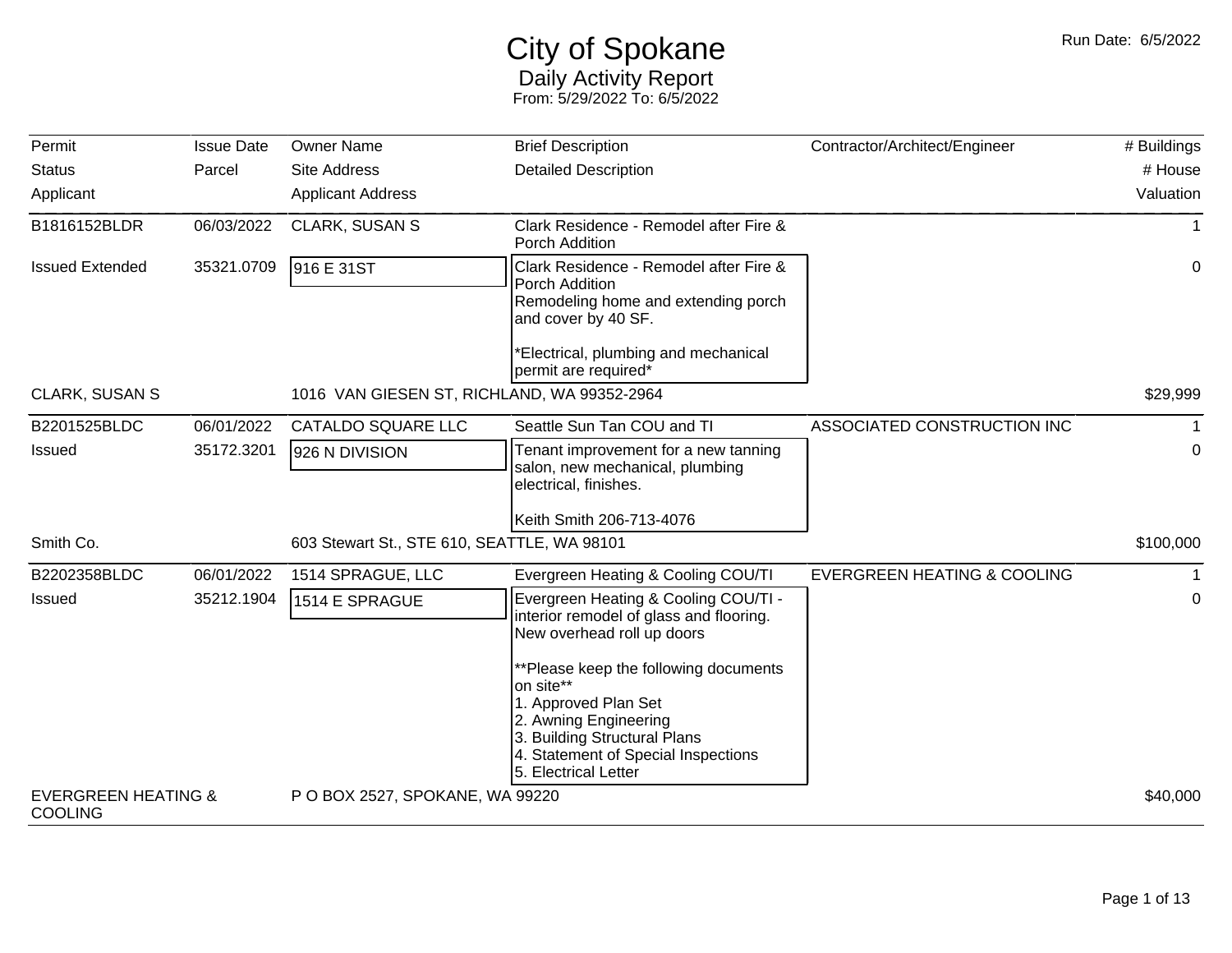| Permit                 | <b>Issue Date</b> | <b>Owner Name</b>                                         | <b>Brief Description</b>                                                                                                              | Contractor/Architect/Engineer                     | # Buildings |
|------------------------|-------------------|-----------------------------------------------------------|---------------------------------------------------------------------------------------------------------------------------------------|---------------------------------------------------|-------------|
| <b>Status</b>          | Parcel            | Site Address                                              | <b>Detailed Description</b>                                                                                                           |                                                   | # House     |
| Applicant              |                   | <b>Applicant Address</b>                                  |                                                                                                                                       |                                                   | Valuation   |
| B2202371BLDC           | 05/31/2022        | NORTHWEST GRANITE, INC                                    | Cold Storage Addition - NW Granite and<br>More                                                                                        | <b>NORTHWEST GRANITE &amp; MORE</b><br><b>INC</b> |             |
| <b>Issued</b>          | 36283.1101        | 1812 E HOLYOKE                                            | Construction of a Cold Storage                                                                                                        |                                                   | 0           |
|                        |                   |                                                           | Tim Sichkar 509-979-1490                                                                                                              |                                                   |             |
| NW Granite Inc.        |                   | 7312 E Sprague Ave, SPOKANE, WA 99213                     |                                                                                                                                       |                                                   | \$146,772   |
| B2204440BLDR           | 06/01/2022        | LENNAR NORTHWEST, INC                                     | New SFR - One family house detached-<br><b>Owner Builder</b>                                                                          | LENNAR NORTHWEST INC                              |             |
| <b>Issued</b>          | 26155.0002        | 4402 W BROOKFIELD                                         | New 3 Bedroom New SFR - One family<br>house detached with garage, covered<br>entry area, and air conditioning.                        |                                                   |             |
| Lennar Northwest, Inc. |                   | 33455 6th Ave South, Unit 1-B, Federal Way, WA 98003      |                                                                                                                                       |                                                   | \$309,708   |
| B2205750BLDC           | 05/31/2022        | <b>ASSUMPTION OF THE</b><br><b>BLESSED VIRGIN CATHOLI</b> | <b>Assumption Parish Catholic School</b><br>Remodel                                                                                   | LEONE & KEEBLE INC                                |             |
| <b>Issued</b>          | 26265.0049        | 3618 W INDIAN TRAIL                                       | <b>Assumption Parish Catholic School</b><br>Remodel                                                                                   |                                                   | 0           |
| LEONE & KEEBLE INC     |                   | 108 W Boone Ave, SPOKANE, WA 99201                        |                                                                                                                                       |                                                   | \$175,000   |
| B2207827BLDC           | 06/02/2022        | <b>LAWRENCE B STONE</b><br>PROPERTIES #40, LLC            | <b>Praxair Racking System</b>                                                                                                         | <b>NORLIFT INC</b>                                |             |
| Issued                 | 35156.1510        | <b>2808 E BOONE</b>                                       | Anchor existing racking                                                                                                               |                                                   | 0           |
| <b>NORLIFT INC</b>     |                   | PO BOX 11006, SPOKANE VALLEY, WA 992111006                |                                                                                                                                       |                                                   | \$4,237     |
| B2207864BLDR           | 06/01/2022        | <b>GRAHAM FAMILY, LLLP</b>                                | New Townhouse - One family house<br>attached-GEORGEN HOMES INC                                                                        | <b>GEORGEN HOMES INC</b>                          |             |
| <b>Issued</b>          | 26244.4305        | 8115 N AUSTIN                                             | New 4 Bedroom New Townhouse - One<br>family house attached with garage,<br>covered deck, covered entry area, and air<br>conditioning. |                                                   |             |
| Georgen Homes inc      |                   | Po Box 18338, Spokane, WA 99228                           |                                                                                                                                       |                                                   | \$336,667   |
| B2207994FENC           | 05/31/2022        | CARPENTER, DANIELLE L &<br><b>NICHOLAS T</b>              | New Residential Fence - Owner built                                                                                                   |                                                   | 1           |
| <b>Issued</b>          | 35203.1522        | 619 E 10TH                                                | New Residential - 52 total linear footage                                                                                             |                                                   | 0           |
| Danielle Carpenter     |                   | 619 E 10th Ave, Spokane, WA 99202                         |                                                                                                                                       |                                                   | \$0         |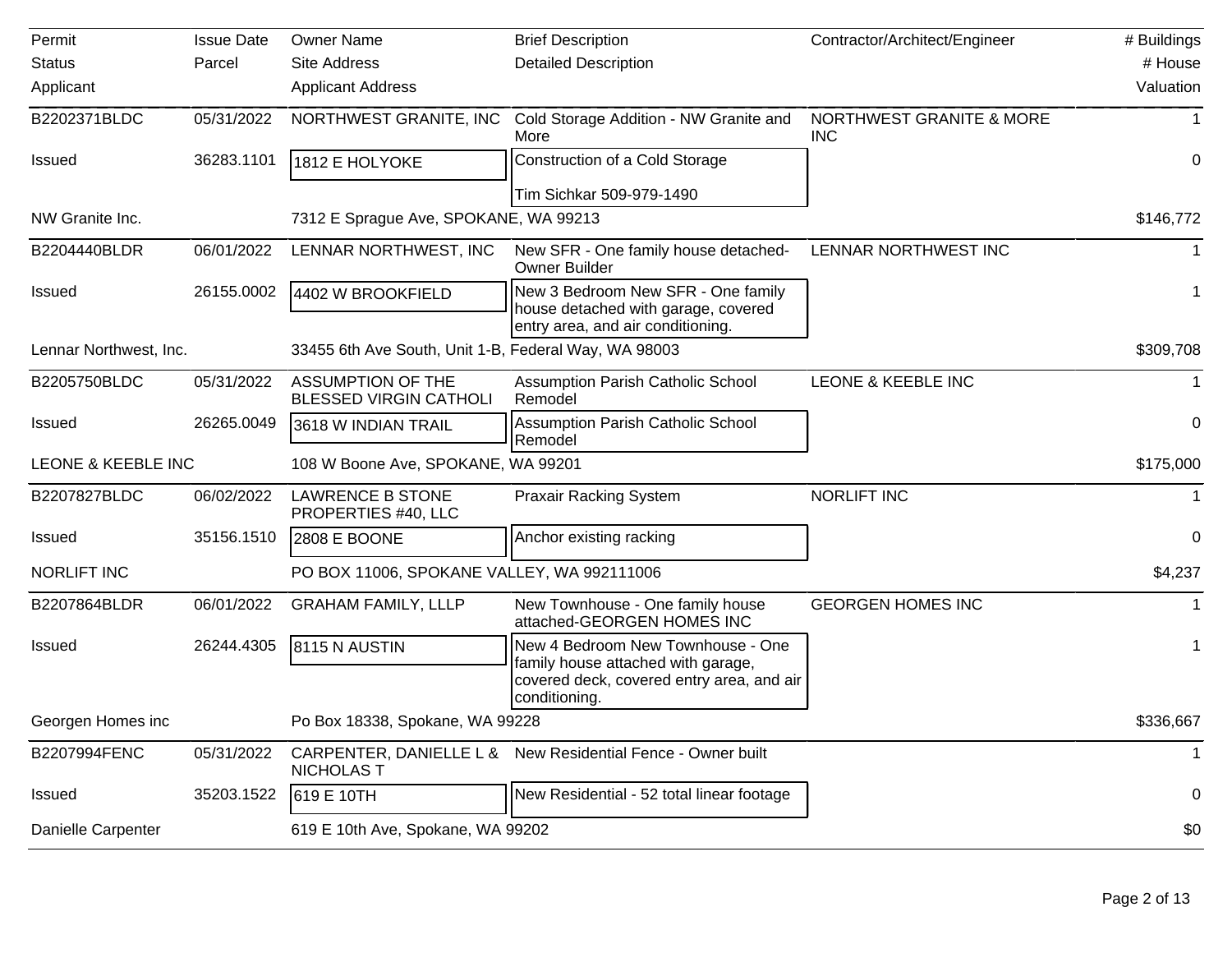| Permit                          | <b>Issue Date</b> | <b>Owner Name</b>                       | <b>Brief Description</b>                                                            | Contractor/Architect/Engineer | # Buildings  |
|---------------------------------|-------------------|-----------------------------------------|-------------------------------------------------------------------------------------|-------------------------------|--------------|
| <b>Status</b>                   | Parcel            | Site Address                            | <b>Detailed Description</b>                                                         |                               | # House      |
| Applicant                       |                   | <b>Applicant Address</b>                |                                                                                     |                               | Valuation    |
| B2208327BLDR                    | 06/01/2022        | <b>FURUMASU REV LVG</b><br>TRUST, C & A | New SFR - One family house detached-<br>OPN CAPITAL LLC                             | OPN CAPITAL LLC               | $\mathbf{1}$ |
| Issued                          | 35272.0407        | 3230 E 14TH                             | New 3 Bedroom New SFR - One family<br>house detached with, and air<br>conditioning. |                               | -1           |
| OPN CAPITAL LLC                 |                   | 799 S Stevens, SPOKANE, WA 99204        |                                                                                     |                               | \$243,420    |
| B2208425FENC                    | 06/02/2022        | DREXLER ETUX, G                         | New Residential Fence - Contractor                                                  |                               | $\mathbf 1$  |
| Issued                          | 26154.0040        | 4909 W SHAWNEE                          | New Residential - 100 total linear footage                                          |                               | 0            |
| <b>Gary Bruce Drexler</b>       |                   | 4909 W. Shawnee Ave, Spokane, WA 99208  |                                                                                     |                               | \$8,785      |
| B2208478DEMO                    | 06/03/2022        | <b>ULMER FAMILY</b><br>PROPERTIES, LLC  | Demo of SFR                                                                         | JU CONTRACTING INC            |              |
| <b>Issued</b>                   | 35052.2228        | 124 E RICH                              | Demo of SFR<br>Detached Garage to Stay - See Bond<br>B2208465BOND                   |                               |              |
| ULMER FAMILY PROPERTIES,<br>LLC |                   | 53 E RICH AVE, SPOKANE, WA 99207        |                                                                                     |                               | \$3,150      |
| B2208649FENC                    | 05/31/2022        | ARTEMOV, ALEKSANDR A                    | New Residential Fence - Owner built                                                 |                               |              |
| <b>Issued</b>                   | 36343.0308        | 3011 E SANSON                           | New Residential - 217 total linear footage                                          |                               | $\Omega$     |
| ARTEMOV, ALEKSANDR A            |                   |                                         | 11211 E SPRINGFIELD AVE, SPOKANE VALLEY, WA 99206                                   |                               | \$8,000      |
| B2208650FENC                    | 05/31/2022        | ARTEMOV, ALEKSANDR A                    | New Residential Fence - Owner built                                                 |                               | $\mathbf{1}$ |
| <b>Issued</b>                   | 36343.0309        | 3017 E SANSON                           | New Residential - 124 total linear footage                                          |                               | $\Omega$     |
| ARTEMOV, ALEKSANDR A            |                   |                                         | 11211 E SPRINGFIELD AVE, SPOKANE VALLEY, WA 99206                                   |                               | \$8,000      |
| B2208973FENC                    | 06/02/2022        | PAYNE, ANGELA                           | <b>Residential Fence</b>                                                            |                               |              |
| <b>Issued</b>                   | 36312.0904        | 6009 N LINCOLN                          | Residential Fence 100'                                                              |                               | $\Omega$     |
| PAYNE, ANGELA                   |                   | 6009 N LINCOLN ST, SPOKANE, WA 99205    |                                                                                     |                               | \$3,800      |
| B2208988FENC                    | 05/31/2022        | HILLYARD JEHOVAHS                       | New Commercial Fence - Contractor                                                   | THE DRB COMPANY LLC           |              |
| <b>Issued</b>                   | 35091.1020        | 2824 N LEE                              | New Commercial - 124 total linear<br>footage                                        |                               | 0            |
| THE DRB COMPANY LLC             |                   | PO Box 6168, Spokane, WA 99217          |                                                                                     |                               | \$12,000     |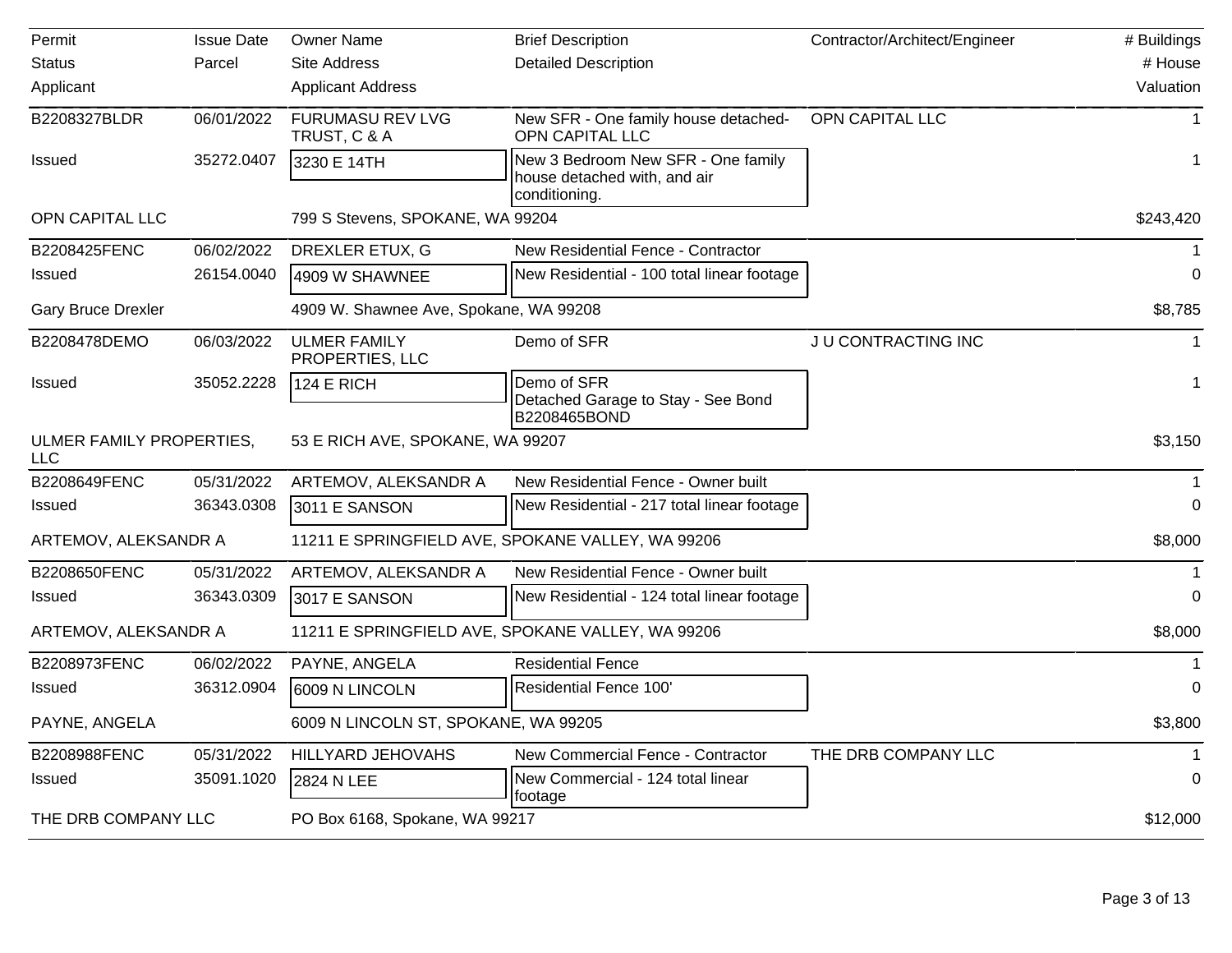| Permit                            | <b>Issue Date</b> | <b>Owner Name</b>                                    | <b>Brief Description</b>                                                                                                                      | Contractor/Architect/Engineer           | # Buildings |
|-----------------------------------|-------------------|------------------------------------------------------|-----------------------------------------------------------------------------------------------------------------------------------------------|-----------------------------------------|-------------|
| <b>Status</b>                     | Parcel            | <b>Site Address</b>                                  | <b>Detailed Description</b>                                                                                                                   |                                         | # House     |
| Applicant                         |                   | <b>Applicant Address</b>                             |                                                                                                                                               |                                         | Valuation   |
| B2208990FENC                      | 05/31/2022        | 168 DIVISION, LLC                                    | New Commercial Fence - Contractor                                                                                                             | THE DRB COMPANY LLC                     |             |
| <b>Issued</b>                     | 35191.0906        | 168 S DIVISION                                       | New Commercial - 98 total linear footage<br>6' Wrought Iron W/ 2 Gates                                                                        |                                         | 0           |
| THE DRB COMPANY LLC               |                   | PO Box 6168, Spokane, WA 99217                       |                                                                                                                                               |                                         | \$5,000     |
| B2209289BLDC                      | 05/31/2022        | <b>DREW BENNETT</b><br>PROPERTIES LLC                | Interior Demo Only MF Residential                                                                                                             | <b>RESTORATION 1 OF SPOKANE</b>         |             |
| Issued                            | 25244.4507        | 1823 W 7TH                                           | Removal of all Drywall, L&P, & Flooring<br>DEMO OF INTERIOR TO STUDS ONLY                                                                     |                                         | 0           |
|                                   |                   |                                                      | No reconstruction is permitted                                                                                                                |                                         |             |
| <b>RESTORATION 1 OF SPOKANE</b>   |                   | 9708 E Montgomery, SPOKANE VALLEY, WA 99206          |                                                                                                                                               |                                         | \$50,000    |
| B2209387FENC                      | 06/03/2022        | <b>BENNETT, CHRISTINA</b>                            | New Residential Fence - Contractor                                                                                                            |                                         |             |
| <b>Issued</b>                     | 35274.1716        | 4229 E 25TH                                          | New Residential - 161 total linear footage                                                                                                    |                                         | $\Omega$    |
| BENNETT, CHRISTINA                |                   | 4229 E 25TH AVE, SPOKANE, WA 99223                   |                                                                                                                                               |                                         | \$7,342     |
| B2209430RFSW                      | 05/31/2022        | NEWTON, MARK EDWARD                                  | <b>Residential House Improvements</b>                                                                                                         |                                         |             |
| <b>Issued</b>                     | 35162.3602        | 1514 E CATALDO                                       | Tear Off, Resheath and Recover 16<br>Squares on a Pitched Roof and Reside 3<br>squares and Replace 10 windows for<br><b>Residential House</b> |                                         | $\Omega$    |
| NEWTON, MARK EDWARD               |                   | PO BOX 11762, SPOKANE, WA 99211                      |                                                                                                                                               |                                         | \$8,000     |
| B2209480SIGN                      | 06/02/2022        | STG MAIN, LLC                                        | New Richards Merrill Signage                                                                                                                  | MOUNTAIN DOG SIGN COMPANY<br><b>INC</b> |             |
| <b>Issued</b>                     | 35184.2513        | 601 W MAIN                                           | Install undefined Other for Richards<br>Merrill                                                                                               |                                         | 0           |
| Mountain Dog Sign Company         |                   | 1620 N Mamer Rd, Ste. D100, Spokane Valley, WA 99216 |                                                                                                                                               |                                         | \$3,750     |
| B2209547RFSW                      | 05/31/2022        | Sandbank, William                                    | <b>Reside Residential House</b>                                                                                                               |                                         |             |
| Issued                            | 35062.2405        | 4107 N MADISON                                       | Reside 8 squares for Residential House                                                                                                        |                                         | 0           |
| Sandbank, William                 |                   | 4107 N MADISON ST, SPOKANE, WA 99205-1241            |                                                                                                                                               |                                         | \$3,000     |
| B2209578RFSW                      | 05/30/2022        | NICHOLS, SCOTT B & AMY M Reroof Residential House    |                                                                                                                                               | <b>GREATER AMERICAN CNSTRCTN</b><br>CO  | 1           |
| <b>Issued</b>                     | 34071.0313        | 6721 S MEADOW                                        | Tear Off and Recover 34 Squares on a<br><b>Pitched Roof for Residential House</b>                                                             |                                         | 0           |
| Greater American Construction Co. |                   | 7900 N Market St, Spokane, WA 99217                  |                                                                                                                                               |                                         | \$15,400    |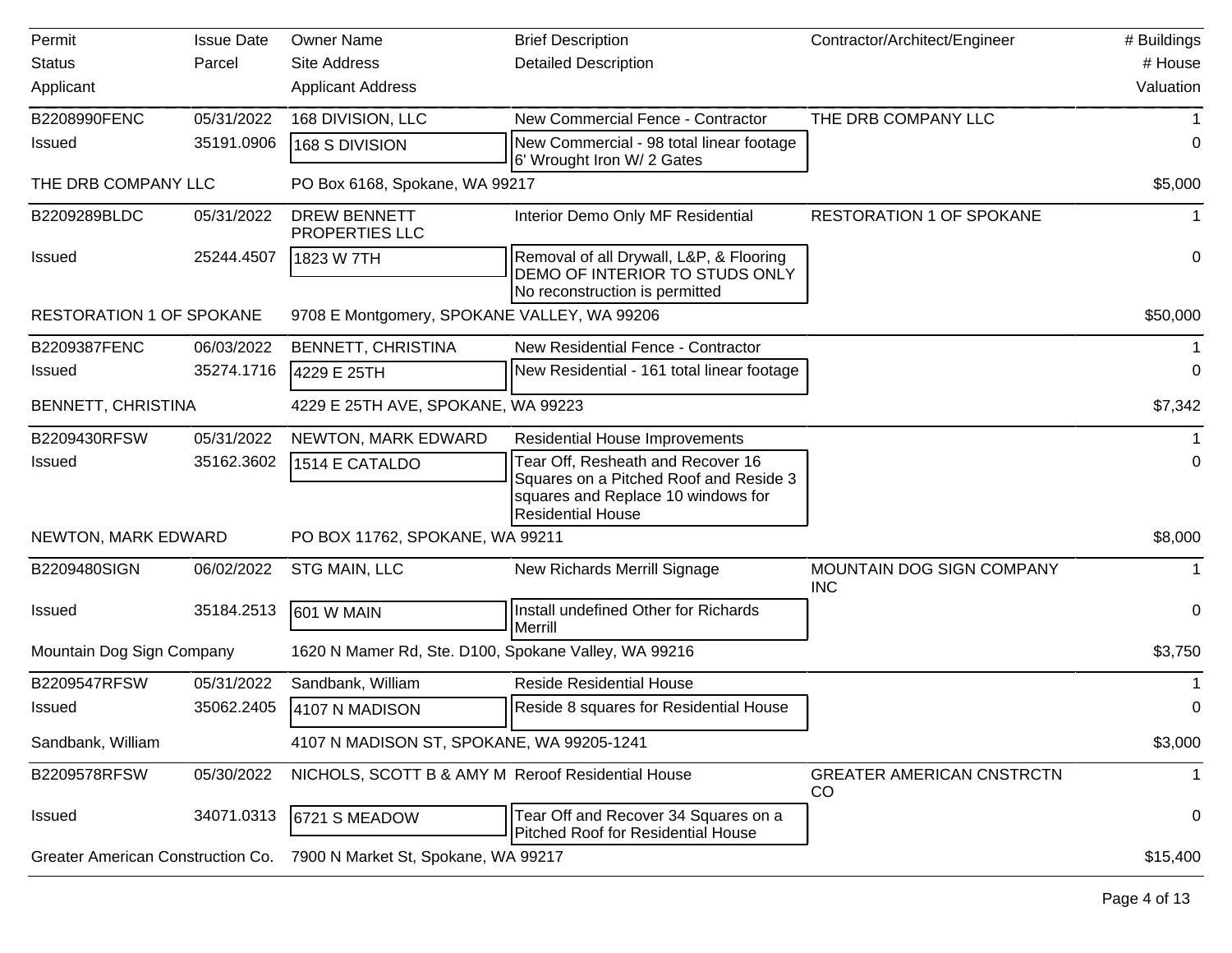| Permit                            | <b>Issue Date</b> | <b>Owner Name</b>                          | <b>Brief Description</b>                                                                                        | Contractor/Architect/Engineer         | # Buildings      |
|-----------------------------------|-------------------|--------------------------------------------|-----------------------------------------------------------------------------------------------------------------|---------------------------------------|------------------|
| <b>Status</b>                     | Parcel            | <b>Site Address</b>                        | <b>Detailed Description</b>                                                                                     |                                       | # House          |
| Applicant                         |                   | <b>Applicant Address</b>                   |                                                                                                                 |                                       | Valuation        |
| B2209579RFSW                      | 05/30/2022        | WOODS, VICKI LOU /<br>CANNON, BETTY J      | Replace/Install Windows Residential<br>House                                                                    | RENEWAL BY ANDERSEN OF<br><b>WASH</b> |                  |
| <b>Issued</b>                     | 26353.2702        | 3711 W OLYMPIC                             | Replace 4 windows for Residential House                                                                         |                                       | 0                |
| Renewal by Andersen               |                   | 210 East Montgomery Ave, Spokane, WA 99207 |                                                                                                                 |                                       | \$17,110         |
| B2209580RFSW                      | 05/30/2022        | FOX, HELEN M & KEVIN A                     | Replace/Install Windows Residential<br>House                                                                    | RENEWAL BY ANDERSEN OF<br><b>WASH</b> | $\mathbf 1$      |
| <b>Issued</b>                     | 34063.4113        | 5907 S AMBERSTONE                          | Replace 3 windows for Residential House                                                                         |                                       | $\mathbf 0$      |
| Renewal by Andersen               |                   | 210 East Montgomery Ave, Spokane, WA 99207 |                                                                                                                 |                                       | \$23,951         |
| B2209591RFSW                      | 05/31/2022        | FURMAN, GAIL C                             | <b>Reroof Residential House</b>                                                                                 | SPECIALTY HOME PRODUCTS               |                  |
| <b>Issued</b>                     | 25251.0209        | 1504 S WALNUT                              | Tear Off, Resheath and Recover 17<br>Squares on a Pitched Roof for Residential<br>House - House Only            |                                       | 0                |
| <b>Specialty Home Products</b>    |                   | 2222 E. Mallon Ave, Spokane, WA 99202      |                                                                                                                 |                                       | \$16,810         |
| B2209594RFSW                      | 05/31/2022        | LARSON, LARRY R & DAWN                     | Reroof Residential House & Garage                                                                               | <b>GREG ARTIS CONSTRUCTION</b>        | $\mathbf{1}$     |
| <b>Issued</b>                     | 36203.0923        | 308 E SHILOH HILLS                         | Tear Off and Recover 22 Squares on a<br>Pitched Roof for Residential House &<br>Garage                          |                                       | $\boldsymbol{0}$ |
| <b>GREG ARTIS CONSTRUCTION</b>    |                   | PO BOX 30125, SPOKANE, WA 99223            |                                                                                                                 |                                       | \$10,500         |
| B2209608RFSW                      | 05/31/2022        | PARKS, KENNETH W ET AL                     | <b>Reroof Residential House</b>                                                                                 | SPOKANE HONEY DO BROTHERS             | 1                |
| Final                             | 35171.1305        | 1112 N COLUMBUS                            | Tear Off and Recover 23 Squares on a<br><b>Pitched Roof for Residential House</b><br>Resheath in certain areas. |                                       | $\Omega$         |
| Spokane Honey Do Brothers LLC     |                   | 411 E Lacrosse Ave, Spokaen, WA 99207      |                                                                                                                 |                                       | \$15,000         |
| B2209643RFSW                      | 05/31/2022        | HOOPER, JEFFREY A &<br><b>ELIZABETH A</b>  | Replace/Install Windows Residential<br>House                                                                    | <b>RESIDENTIAL HOME SOLUTIONS</b>     | $\mathbf{1}$     |
| <b>Issued</b>                     | 34081.0708        | 706 E EDENDERRY                            | Replace 9 windows for Residential House                                                                         |                                       | $\mathbf 0$      |
| <b>Residential Home Solutions</b> |                   | 523 N Ella Rd, Spokane, WA 99212           |                                                                                                                 |                                       | \$7,863          |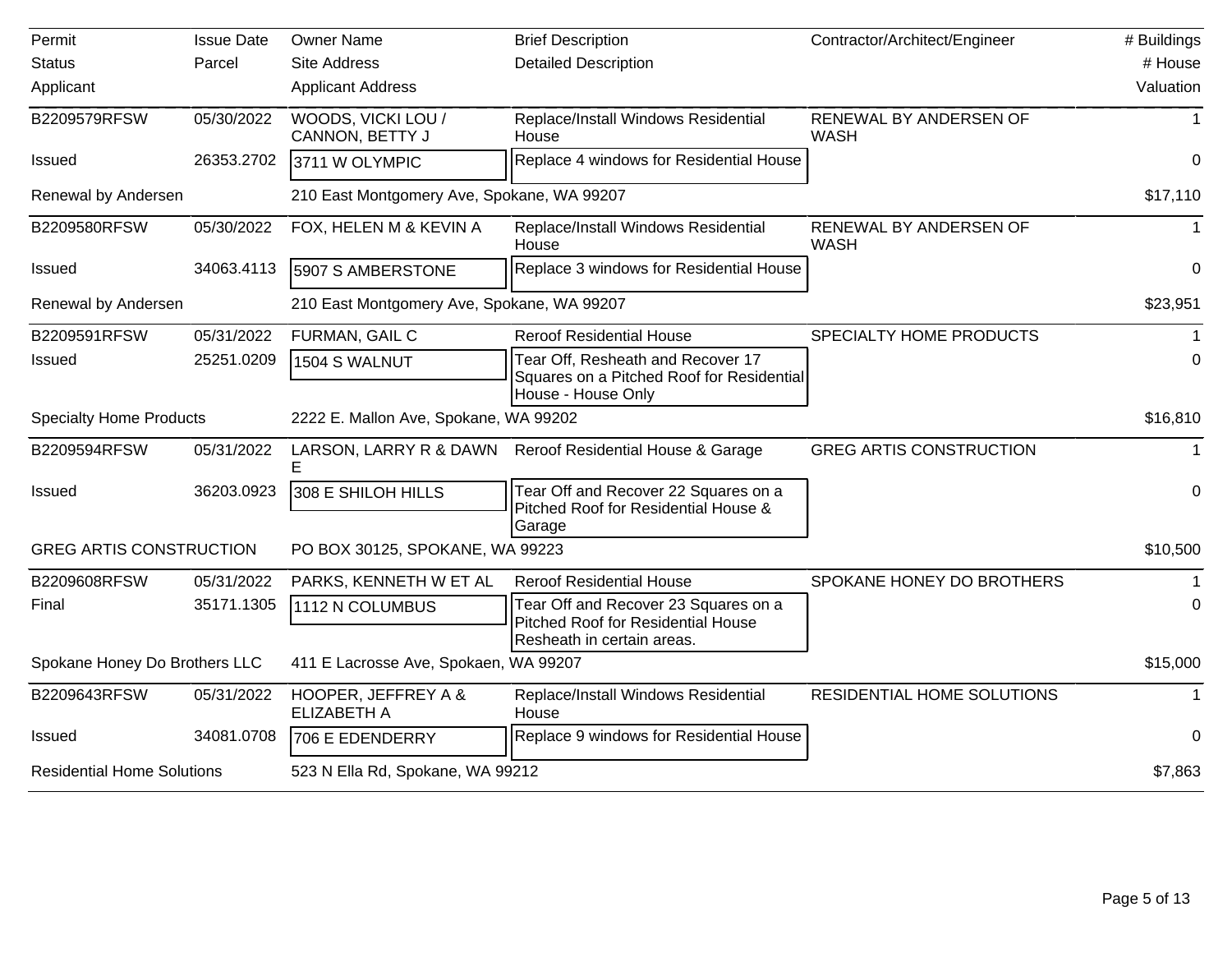| Permit                                           | <b>Issue Date</b> | <b>Owner Name</b>                                          | <b>Brief Description</b>                                                                                  | Contractor/Architect/Engineer            | # Buildings |
|--------------------------------------------------|-------------------|------------------------------------------------------------|-----------------------------------------------------------------------------------------------------------|------------------------------------------|-------------|
| <b>Status</b>                                    | Parcel            | <b>Site Address</b>                                        | <b>Detailed Description</b>                                                                               |                                          | # House     |
| Applicant                                        |                   | <b>Applicant Address</b>                                   |                                                                                                           |                                          | Valuation   |
| B2209646RFSW                                     | 05/31/2022        | WOLFF, KEVIN O                                             | Reroof KEVIN WOLFF Residential House WESTERN CONST & ROOFING LLC                                          |                                          |             |
| <b>Issued</b>                                    | 35073.3803        | 911 W SPOFFORD                                             | Tear Off and Recover 25 Squares on a<br><b>Pitched Roof for Residential House</b>                         |                                          | 0           |
| <b>WESTERN CONST &amp; ROOFING</b><br><b>LLC</b> |                   | 2900 N Government Way # 27, Coeur d'Alene, ID 83815        |                                                                                                           |                                          | \$25,000    |
| B2209654RFSW                                     | 05/31/2022        | <b>HUGGINS, CHARLES R &amp;</b><br><b>KATHLEEN M</b>       | Reroof Kathleen Huggins Residential<br>House                                                              | KODIAK ROOFING CO INC                    | 1           |
| <b>Issued</b>                                    | 26263.1112        | 6612 N DRUMHELLER                                          | Tear Off and Recover 27 Squares on a<br><b>Pitched Roof for Residential House</b>                         |                                          | 0           |
| Kodiak Roofing                                   |                   | 1504 E SPRAGUE AVENUE, SPOKANE, WA 99202                   |                                                                                                           |                                          | \$16,581    |
| B2209661RFSW                                     | 05/31/2022        | WHITE, NATALIE C &<br><b>MATTHEW M</b>                     | <b>Reroof Residential House</b>                                                                           | ARROW POINT ROOFING LLC                  | 1           |
| <b>Issued</b>                                    | 35341.2120        | 3710 E 34TH                                                | Tear Off and Recover 15 Squares on a<br>Pitched Roof for Residential House                                |                                          | $\Omega$    |
| <b>Arrow Point Roofing LLC</b>                   |                   | 4326 N Maringo Dr, Spokane, WA 99212                       |                                                                                                           |                                          | \$8,792     |
| B2209670RFSW                                     | 05/31/2022        | STANGER, ROBERT J                                          | Replace/Install Windows mary tonasket<br><b>Residential House</b>                                         | INLAND HOME IMPROVEMENTS<br><b>INC</b>   |             |
| Final                                            | 26351.2614        | 5517 N MOORE                                               | Replace 4 windows for Residential House                                                                   |                                          | 0           |
| <b>INLAND HOME IMPROVEMENTS</b>                  |                   |                                                            | 5805 E SHARP A5, SUITE A10, SPOKANE VALLEY, WA 99212                                                      |                                          | \$6,675     |
| B2209671RFSW                                     | 05/31/2022        | MILLER, PAMELA A                                           | Reroof Pamela Miller Residential House                                                                    | ALL SEASONS ROOFING/ CONST<br><b>LLC</b> | 1           |
| <b>Issued</b>                                    | 36324.0911        | 1203 E QUEEN                                               | Tear Off and Recover 20 Squares on a<br>Pitched Roof for Residential House                                |                                          | $\Omega$    |
| <b>LLC</b>                                       |                   | ALL SEASONS ROOFING/ CONST 3331 N Lacey, Spokane, Wa 99207 |                                                                                                           |                                          | \$14,000    |
| B2209673RFSW                                     | 06/01/2022        | <b>F STREET LLC</b>                                        | <b>Reroof Sears Residential House</b>                                                                     | PERRENOUD ROOFING INC                    |             |
| <b>Issued</b>                                    | 26253.2204        | 2225 W HOLYOKE                                             | Tear Off and Recover 25 Squares on a<br>Pitched Roof for Residential House - Tear<br>off and Reroof House |                                          | $\Omega$    |
| Perrenoud Roofing Inc                            |                   | PO BOX 6670, Spokane, WA 99217                             |                                                                                                           |                                          | \$14,780    |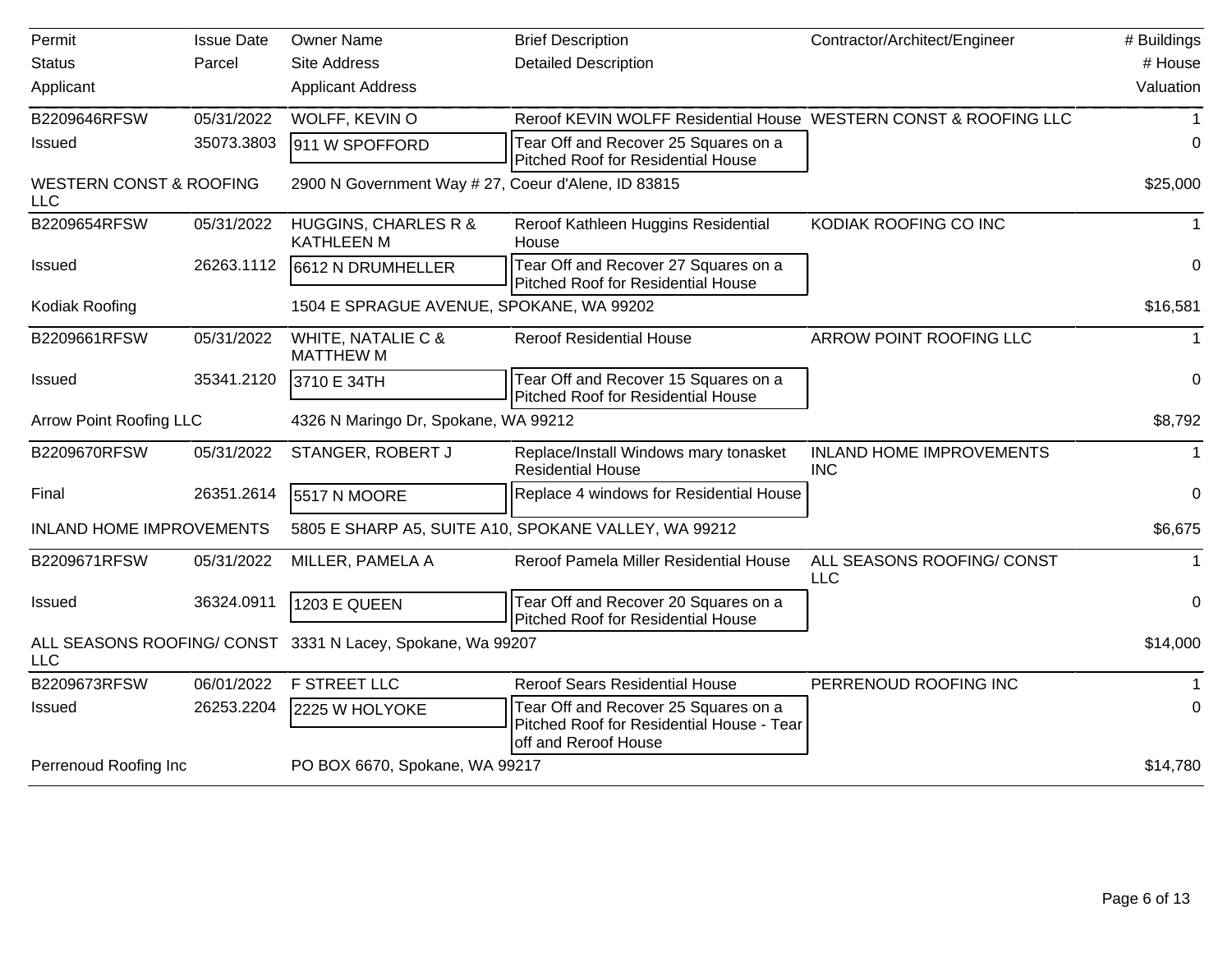| Permit                          | <b>Issue Date</b> | <b>Owner Name</b>                         | <b>Brief Description</b>                                                                                                             | Contractor/Architect/Engineer                   | # Buildings |
|---------------------------------|-------------------|-------------------------------------------|--------------------------------------------------------------------------------------------------------------------------------------|-------------------------------------------------|-------------|
| <b>Status</b>                   | Parcel            | Site Address                              | <b>Detailed Description</b>                                                                                                          |                                                 | # House     |
| Applicant                       |                   | <b>Applicant Address</b>                  |                                                                                                                                      |                                                 | Valuation   |
| B2209700RFSW                    | 06/01/2022        | PHILLIPS, MARC A                          | Reroof Marc & Mimi Phillips Residential<br>House                                                                                     | PERRENOUD ROOFING INC                           |             |
| <b>Issued</b>                   | 34042.0511        | 4615 S HOGAN                              | Tear Off and Recover 51 Squares on a<br>Pitched Roof for Residential House - Tear<br>off and Reroof House with "like" material.      |                                                 | 0           |
| <b>Business-Office</b>          |                   | PO BOX 6670, Spokane, WA 99217            |                                                                                                                                      |                                                 | \$37,307    |
| B2209713RFSW                    | 06/01/2022        | <b>BALZANO, CASEY M</b>                   | <b>Reroof Residential House</b>                                                                                                      | <b>GLACIER PROPERTY SOLUTIONS</b><br><b>INC</b> |             |
| <b>Issued</b>                   | 35203.0141        | 517 E 7TH                                 | Tear Off and Recover 20 Squares on a<br><b>Pitched Roof for Residential House</b>                                                    |                                                 | 0           |
| Glacier Property Solutions inc. |                   | 16307 E Trent Ave, Spokane, WA 99216      |                                                                                                                                      |                                                 | \$28,885    |
| B2209717RFSW                    | 06/01/2022        |                                           | ENGLE, TRISTA L & JEREMY Replace/Install Windows Residential<br>House                                                                | MCVAY BROS CONTRS INC                           |             |
| <b>Issued</b>                   | 35204.2718        | 1217 E 12TH                               | Replace 3 windows for Residential House<br>We at McVay Brothers will be replacing<br>1 window and 2 doors in this customers<br>house |                                                 | 0           |
| McVay Brothers                  |                   | 11724 E Montgomery Dr., Spokane, WA 99206 |                                                                                                                                      |                                                 | \$5,450     |
| B2209719RFSW                    | 06/01/2022        | CRUGER JR, TIMOTHY D                      | <b>Reroof Residential House</b>                                                                                                      | <b>GLACIER PROPERTY SOLUTIONS</b><br><b>INC</b> |             |
| <b>Issued</b>                   | 25123.0111        | 2206 N HEMLOCK                            | Tear Off, Resheath and Recover 16<br>Squares on a Pitched Roof for Residential<br>House                                              |                                                 | 0           |
| Glacier Property Solutions inc. |                   | 16307 E Trent Ave, Spokane, WA 99216      |                                                                                                                                      |                                                 | \$15,000    |
| B2209723RFSW                    | 06/01/2022        | <b>LARK HOMES LLC</b>                     | Reroof Lark Properties Residential House                                                                                             |                                                 |             |
| <b>Issued</b>                   | 35193.1405        | 1117 W 10TH                               | Tear Off, Resheath and Recover 19<br>Squares on a Pitched Roof for Residential<br> House                                             |                                                 | 0           |
| LARK HOMES LLC                  |                   | 8805 N CEDAR RD, SPOKANE, WA 99208        |                                                                                                                                      |                                                 | \$10,000    |
| B2209727RFSW                    | 06/01/2022        | RILEY, MICHAEL C &<br><b>MIKAYLA E</b>    | Reroof RILEY-1027-R Residential House JIMMY'S ROOFING                                                                                |                                                 | 1.          |
| <b>Issued</b>                   | 35051.1816        | <b>1027 E RICH</b>                        | Tear Off, Resheath and Recover 9<br>Squares on a Pitched Roof for Residential<br>House                                               |                                                 | 0           |
| <b>JIMMY'S ROOFING</b>          |                   |                                           | 11401 E. Montgomery Drive, #2, SPOKANE VALLEY, WA 99206                                                                              |                                                 | \$12,759    |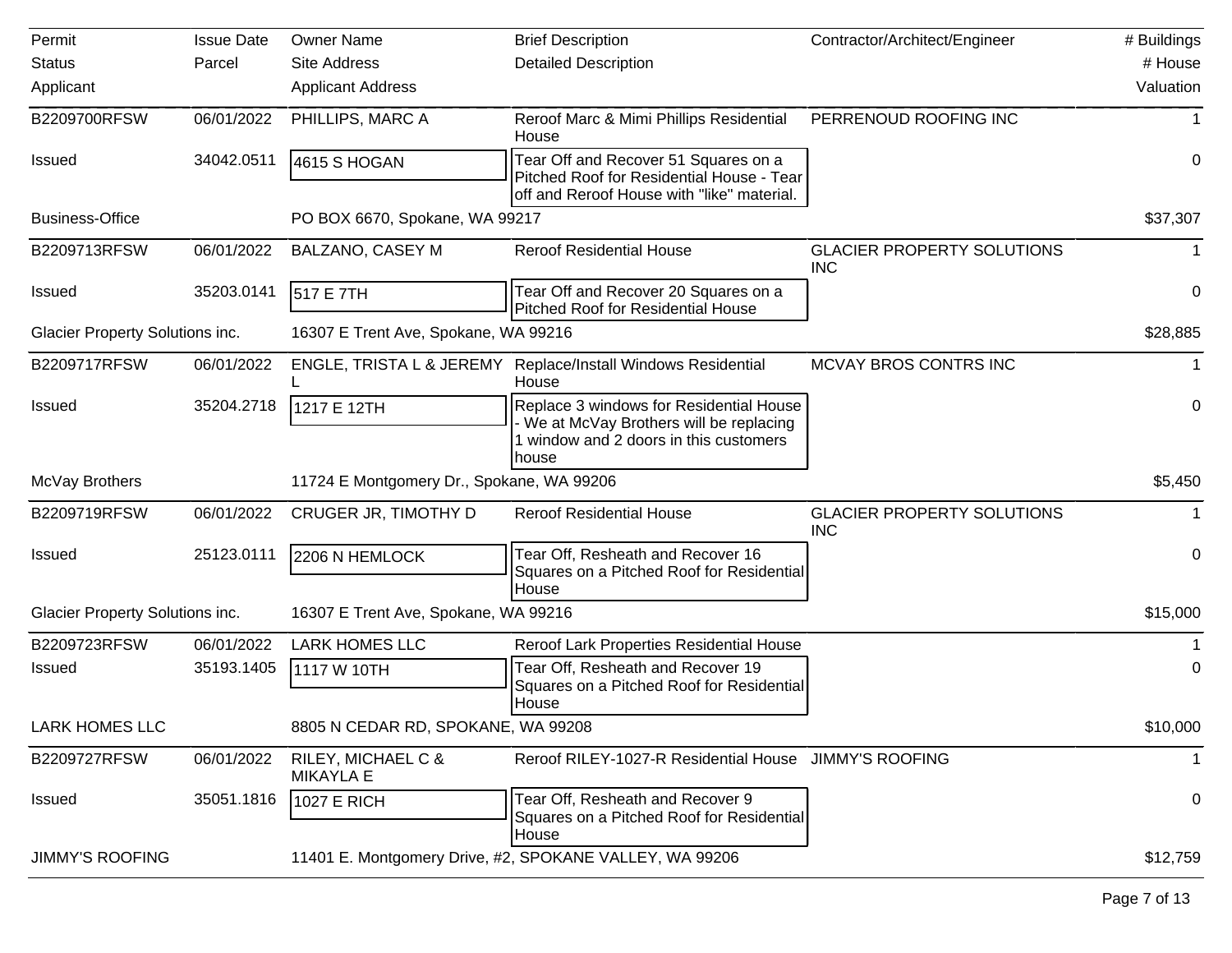| Permit                                            | <b>Issue Date</b> | <b>Owner Name</b>                             | <b>Brief Description</b>                                                                          | Contractor/Architect/Engineer                     | # Buildings  |
|---------------------------------------------------|-------------------|-----------------------------------------------|---------------------------------------------------------------------------------------------------|---------------------------------------------------|--------------|
| <b>Status</b>                                     | Parcel            | <b>Site Address</b>                           | <b>Detailed Description</b>                                                                       |                                                   | # House      |
| Applicant                                         |                   | <b>Applicant Address</b>                      |                                                                                                   |                                                   | Valuation    |
| B2209740FENC                                      | 06/01/2022        | PATRICIA MARIE                                | PETTIGREW, GARY LOUIS & New Residential Fence- 185 total feet.                                    |                                                   | $\mathbf{1}$ |
| Issued                                            | 34051.1411        | 5016 S ST ANDREWS                             | New Residential Fence- 185 total feet-<br>Cast Iron.                                              |                                                   | 0            |
|                                                   |                   |                                               | Patricia Pettigrew 509-279-8535                                                                   |                                                   |              |
| PETTIGREW, GARY LOUIS &<br><b>PATRICIA MARIE</b>  |                   | 5016 S ST ANDREWS LN, SPOKANE, WA 99223       |                                                                                                   |                                                   | \$10,000     |
| B2209744RFSW                                      | 06/01/2022        | HERRERA, CESAR R &<br><b>LINETTE M</b>        | Reroof Commercial/Industrial Building                                                             | <b>ICON ROOFING LLC</b>                           | 1            |
| Issued                                            | 35163.0111        | 723 N CRESTLINE                               | Tear Off and Recover 39 Squares on a<br>Flat Roof for Commercial/Industrial<br><b>Building</b>    |                                                   | 0            |
| <b>ICON ROOFING LLC</b>                           |                   | 317 W 6th St #201, Moscow, ID 83843           |                                                                                                   |                                                   | \$56,400     |
| B2209760RFSW                                      | 06/01/2022        | TOULOU, KEN R & CHERITY                       | Reroof Ken Toulou Residential House                                                               | <b>BARTLETT HOMES &amp; ROOFING</b><br><b>LLC</b> | $\mathbf 1$  |
| Issued                                            | 35051.2523        | 1204 E ROCKWELL                               | Tear Off, Resheath and Recover 23<br>Squares on a Pitched Roof for Residential<br>House           |                                                   | 0            |
| <b>BARTLETT HOMES &amp; ROOFING</b><br><b>LLC</b> |                   | 104 S Freya St Suite 225, Spokane, WA 99202   |                                                                                                   |                                                   | \$14,741     |
| B2209771RFSW                                      | 06/01/2022        | YURYEV, GEORGIY G &<br><b>TATYANA A</b>       | Reroof Georgiy Yuryev Residential House BARTLETT HOMES & ROOFING                                  | <b>LLC</b>                                        | 1            |
| Issued                                            | 35052.2318        | 327 E ROCKWELL                                | Tear Off and Recover 11.3 Squares on a<br>Pitched Roof for Residential House                      |                                                   | $\Omega$     |
| <b>BARTLETT HOMES &amp; ROOFING</b><br><b>LLC</b> |                   | 104 S Freya St Suite 225, Spokane, WA 99202   |                                                                                                   |                                                   | \$7,488      |
| B2209772RFSW                                      | 06/01/2022        | <b>CRESTLINE DUPLEX LLC</b>                   | Reroof Commercial/Industrial Building                                                             |                                                   | 1            |
| Issued                                            | 36284.0619        | 6408 N CRESTLINE                              | Tear Off and Recover 25 Squares on a<br>Pitched Roof for Commercial/Industrial<br><b>Building</b> |                                                   | 0            |
| <b>CRESTLINE DUPLEX LLC</b>                       |                   | 2910 E 57TH AVE 5-122, SPOKANE, WA 99223-7028 |                                                                                                   |                                                   | \$12,000     |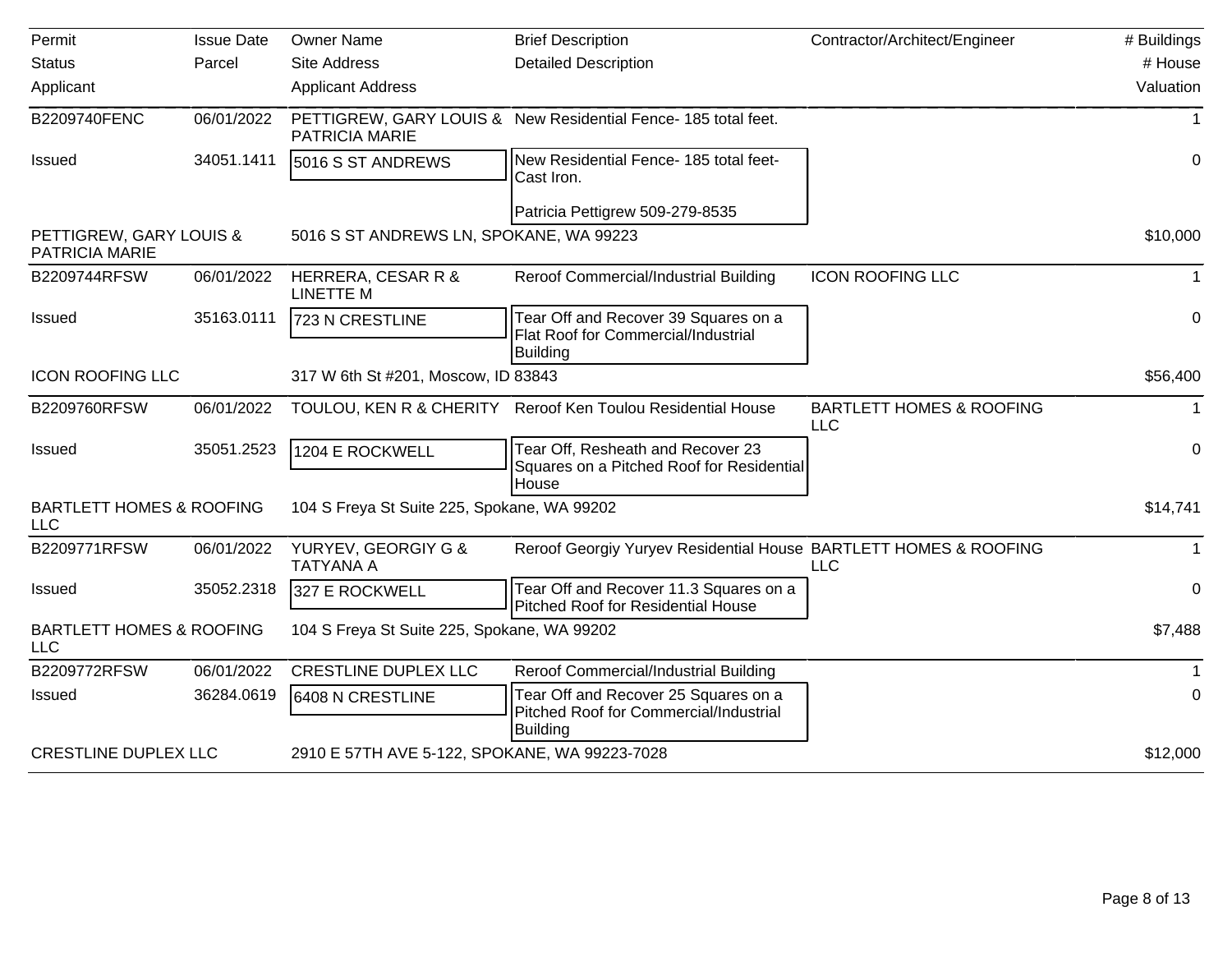| Permit                                              | <b>Issue Date</b> | <b>Owner Name</b>                                     | <b>Brief Description</b>                                                                  | Contractor/Architect/Engineer                       | # Buildings  |
|-----------------------------------------------------|-------------------|-------------------------------------------------------|-------------------------------------------------------------------------------------------|-----------------------------------------------------|--------------|
| <b>Status</b>                                       | Parcel            | <b>Site Address</b>                                   | <b>Detailed Description</b>                                                               |                                                     | # House      |
| Applicant                                           |                   | <b>Applicant Address</b>                              |                                                                                           |                                                     | Valuation    |
| B2209776RFSW                                        | 06/01/2022        | MCBRIDE, DANIEL L JR                                  | Reroof Daniel McBride Residential House BARTLETT HOMES & ROOFING                          | <b>LLC</b>                                          |              |
| <b>Issued</b>                                       | 25122.3902        | 2123 W JACKSON                                        | Tear Off, Resheath and Recover 19<br>Squares on a Pitched Roof for Residential<br>House   |                                                     | 0            |
| <b>BARTLETT HOMES &amp; ROOFING</b><br><b>LLC</b>   |                   | 104 S Freya St Suite 225, Spokane, WA 99202           |                                                                                           |                                                     | \$19,373     |
| B2209778RFSW                                        | 06/04/2022        | GAJARDO, JOSE & NORIZA                                | <b>Reroof Residential House</b>                                                           |                                                     |              |
| <b>Issued</b>                                       | 26161.1109        | 6122 W CHIPPEWA                                       | Tear Off, Resheath and Recover 42<br>Squares on a Pitched Roof for Residential<br>House   |                                                     | 0            |
| GAJARDO, JOSE & NORIZA                              |                   | 6122 W CHIPPEWA CT, SPOKANE, WA 99208                 |                                                                                           |                                                     | \$29,000     |
| B2209780RFSW                                        | 06/01/2022        | WALLAT, ALEXANDER A                                   | Reroof Residential House & Garage                                                         |                                                     |              |
| <b>Issued</b>                                       | 26361.2808        | 5521 N CANNON                                         | Tear Off and Recover 16 Squares on a<br>Pitched Roof for Residential House &<br>Garage    |                                                     | 0            |
| WALLAT, ALEXANDER A                                 |                   | 16215 N WEST SHORE RD, NINE MILE FALLS, WA 99026-9605 |                                                                                           |                                                     | \$5,000      |
| B2209782RFSW                                        | 06/01/2022        | LARSON, PAMELA J                                      | <b>Reroof Residential House</b>                                                           | <b>MORRIS CLARK SIDING &amp; RFNG</b><br><b>INC</b> |              |
| <b>Issued</b>                                       | 35311.0815        | 47 W 31ST                                             | Recover 17 Squares on a Pitched Roof<br>for Residential House                             |                                                     | 0            |
| <b>MORRIS CLARK SIDING &amp; RFNG</b><br><b>INC</b> |                   | 2728 E GARLAND AVE, SPOKANE, WA 992075808             |                                                                                           |                                                     | \$3,400      |
| B2209785RFSW                                        | 06/01/2022        | MAI, SI A & UYEN                                      | Reroof Si Mai Residential House                                                           | <b>BARTLETT HOMES &amp; ROOFING</b><br><b>LLC</b>   |              |
| <b>Issued</b>                                       | 35104.1409        | 4235 E UPRIVER                                        | Tear Off and Recover 24 Squares on a<br>Pitched Roof for Residential House                |                                                     | 0            |
| <b>BARTLETT HOMES &amp; ROOFING</b><br><b>LLC</b>   |                   | 104 S Freya St Suite 225, Spokane, WA 99202           |                                                                                           |                                                     | \$14,485     |
| B2209789RFSW                                        | 06/01/2022        | KING, KENNETH PATRICK &<br><b>GEORGEANNA LORRA</b>    | Reroof Kenneth King Residential House                                                     | <b>BARTLETT HOMES &amp; ROOFING</b><br><b>LLC</b>   | $\mathbf{1}$ |
| Issued                                              | 35044.0519        | 3423 N STONE                                          | Tear Off, Resheath and Recover 20.3<br>Squares on a Pitched Roof for Residential<br>House |                                                     | 0            |
| <b>BARTLETT HOMES &amp; ROOFING</b><br><b>LLC</b>   |                   | 104 S Freya St Suite 225, Spokane, WA 99202           |                                                                                           |                                                     | \$11,221     |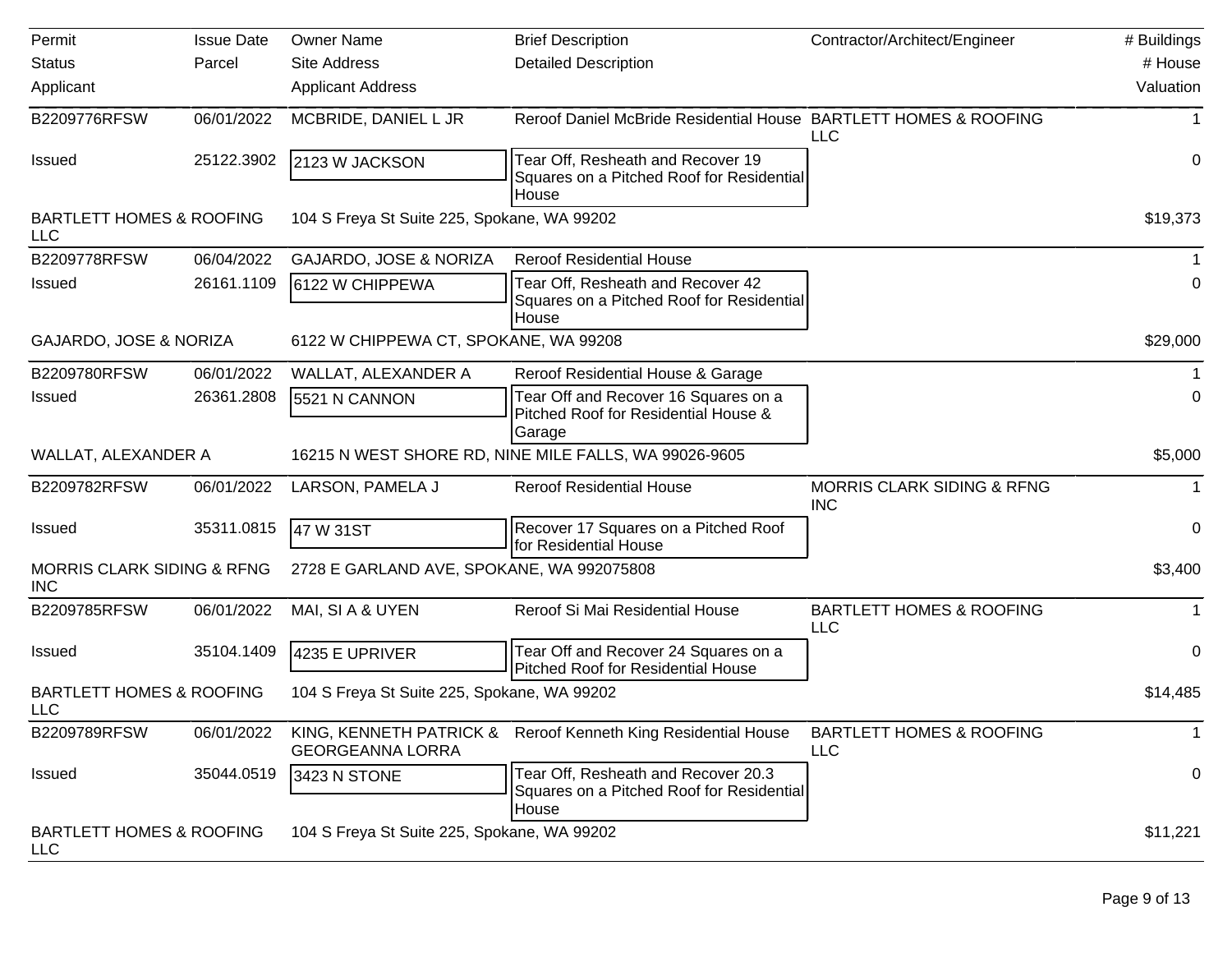| Permit                                              | <b>Issue Date</b> | <b>Owner Name</b>                                     | <b>Brief Description</b>                                                                           | Contractor/Architect/Engineer                       | # Buildings |
|-----------------------------------------------------|-------------------|-------------------------------------------------------|----------------------------------------------------------------------------------------------------|-----------------------------------------------------|-------------|
| <b>Status</b>                                       | Parcel            | <b>Site Address</b>                                   | <b>Detailed Description</b>                                                                        |                                                     | # House     |
| Applicant                                           |                   | <b>Applicant Address</b>                              |                                                                                                    |                                                     | Valuation   |
| B2209796RFSW                                        | 06/01/2022        | PEERSON, ANITA/CRITELLI,<br><b>MIRIAM</b>             | <b>Reroof Residential House</b>                                                                    | <b>B &amp; V HOME IMPROVEMENTS INC</b>              |             |
| <b>Issued</b>                                       | 35033.6006        | 3622 N RALPH                                          | Tear Off and Recover 12 Squares on a<br>Pitched Roof for Residential House                         |                                                     | $\pmb{0}$   |
| B&V Home Improvements                               |                   | 4308 E Red Roan, Spokane, WA 99217                    |                                                                                                    |                                                     | \$6,500     |
| B2209815BLDC                                        | 06/03/2022        | ARDISS, EDWARD R &<br><b>MELODY A</b>                 | Walk-In Cooler Installation                                                                        | SRE, LLC                                            |             |
| <b>Issued</b>                                       | 35063.3613        | 3204 N MONROE                                         | Installing refrigeration box Zips on N<br>Monroe                                                   |                                                     | $\pmb{0}$   |
| SRE, LLC                                            |                   | 1750 E TRENT AVE, SPOKANE, WA 99202                   |                                                                                                    |                                                     | \$26,964    |
| B2209824FENC                                        | 06/02/2022        |                                                       | SJOBERG, SUSAN M & KURT Replacement of Residential Fence- 65<br><b>Total Feet.</b>                 |                                                     |             |
| <b>Issued</b>                                       | 26271.0107        | 7422 N SUTHERLIN                                      | Replacement of Residential Fence- 65<br><b>Total Feet.</b>                                         |                                                     | $\pmb{0}$   |
|                                                     |                   |                                                       | Kurt Sojberg 509-954-0044                                                                          |                                                     |             |
| SJOBERG, SUSAN M & KURT                             |                   | 7422 N SUTHERLIN ST, SPOKANE, WA 99208                |                                                                                                    |                                                     | \$1,000     |
| B2209836RFSW                                        | 06/02/2022        | ANDERSON, CHRISTI LOU                                 | <b>Reroof Residential Garage</b>                                                                   | SPECIALTY HOME PRODUCTS                             |             |
| <b>Issued</b>                                       | 26364.0701        | 5227 N WALNUT                                         | Tear Off and Recover 6 Squares on a<br>Pitched Roof for Residential Garage -<br>Garage and Carport |                                                     | 0           |
| <b>Specialty Home Products</b>                      |                   | 2222 E. Mallon Ave, Spokane, WA 99202                 |                                                                                                    |                                                     | \$8,670     |
| B2209873RFSW                                        | 06/02/2022        | DUPREE-HOENIKE,<br>NICHOLAS P/LANGFORD,<br><b>DES</b> | Reroof Langford Residential House                                                                  | <b>MORRIS CLARK SIDING &amp; RFNG</b><br><b>INC</b> | 1           |
| <b>Issued</b>                                       | 35052.3205        | 534 E LACROSSE                                        | Tear Off and Recover 16 Squares on a<br><b>Pitched Roof for Residential House</b>                  |                                                     | 0           |
| <b>MORRIS CLARK SIDING &amp; RFNG</b><br><b>INC</b> |                   | 2728 E GARLAND AVE, SPOKANE, WA 992075808             |                                                                                                    |                                                     | \$3,200     |
| B2209879RFSW                                        | 06/02/2022        | SHELTON, TIMOTHY A /<br>FILO-SHELTON, JESSI           | Reroof Timothy Shelton Residential<br>House                                                        | <b>BARTLETT HOMES &amp; ROOFING</b><br><b>LLC</b>   | $\mathbf 1$ |
| <b>Issued</b>                                       | 35302.0915        | 1124 W 16TH                                           | Tear Off and Recover 31 Squares on a<br><b>Pitched Roof for Residential House</b>                  |                                                     | 0           |
| <b>BARTLETT HOMES &amp; ROOFING</b><br><b>LLC</b>   |                   | 104 S Freya St Suite 225, Spokane, WA 99202           |                                                                                                    |                                                     | \$19,038    |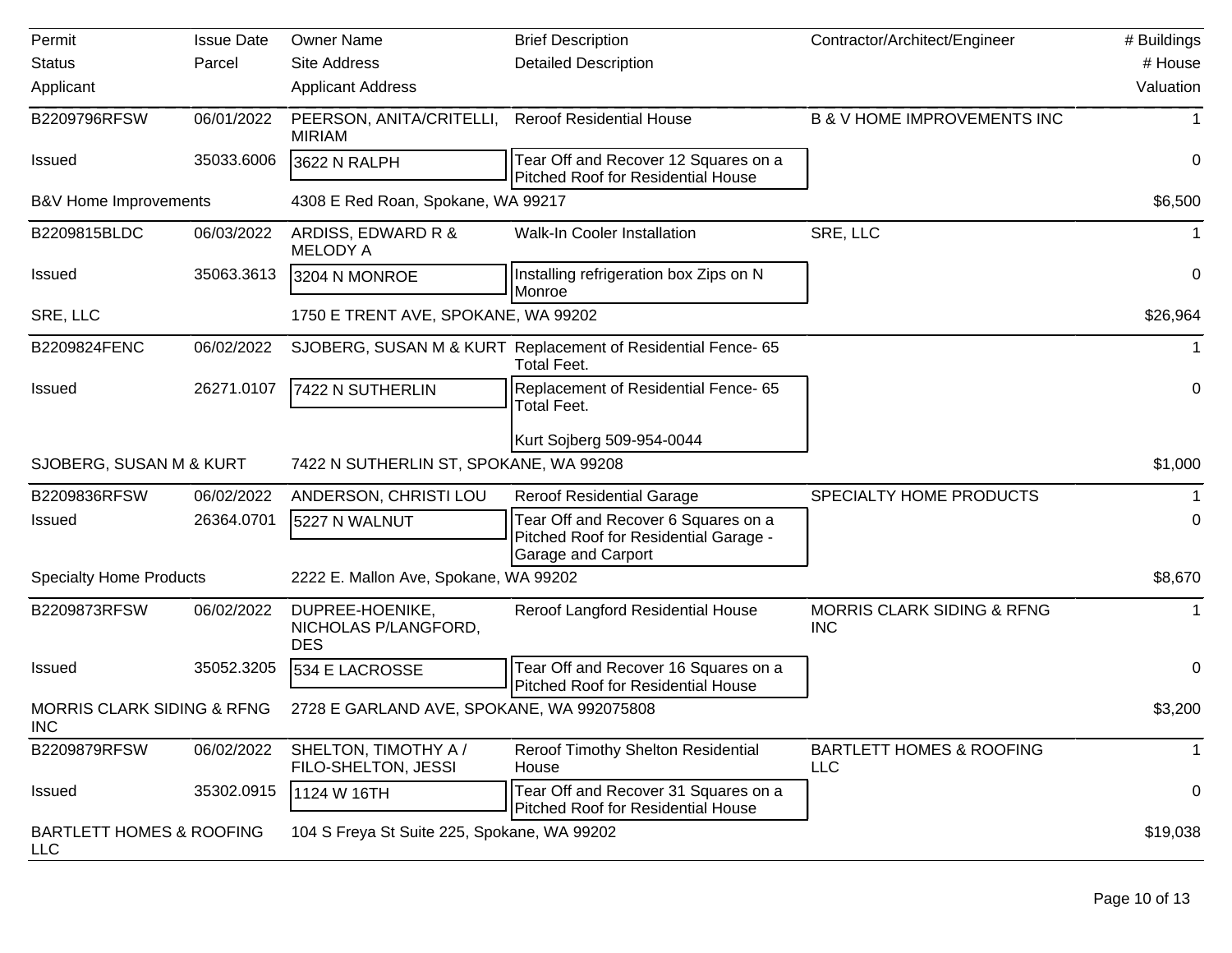| Permit                                            | <b>Issue Date</b> | <b>Owner Name</b>                             | <b>Brief Description</b>                                                                          | Contractor/Architect/Engineer                     | # Buildings |
|---------------------------------------------------|-------------------|-----------------------------------------------|---------------------------------------------------------------------------------------------------|---------------------------------------------------|-------------|
| <b>Status</b>                                     | Parcel            | <b>Site Address</b>                           | <b>Detailed Description</b>                                                                       |                                                   | # House     |
| Applicant                                         |                   | <b>Applicant Address</b>                      |                                                                                                   |                                                   | Valuation   |
| B2209881RFSW                                      | 06/03/2022        | <b>CRESTLINE DUPLEX LLC</b>                   | <b>Reroof Residential House</b>                                                                   |                                                   |             |
| <b>Issued</b>                                     | 36284.0617        | 6318 N CRESTLINE                              | Tear Off and Recover 25 Squares on a<br>Pitched Roof for Residential House                        |                                                   | 0           |
| <b>CRESTLINE DUPLEX LLC</b>                       |                   | 2910 E 57TH AVE 5-122, SPOKANE, WA 99223-7028 |                                                                                                   |                                                   | \$9,000     |
| B2209885RFSW                                      | 06/02/2022        | NGUYEN, DAO T                                 | Reroof Dao Nguyen Residential House                                                               | <b>BARTLETT HOMES &amp; ROOFING</b><br><b>LLC</b> | 1           |
| <b>Issued</b>                                     | 35101.5625        | 3939 E MONTGOMERY                             | Tear Off and Recover 13 Squares on a<br>Pitched Roof for Residential House                        |                                                   | 0           |
| <b>BARTLETT HOMES &amp; ROOFING</b><br><b>LLC</b> |                   | 104 S Freya St Suite 225, Spokane, WA 99202   |                                                                                                   |                                                   | \$7,409     |
| B2209911RFSW                                      | 06/02/2022        | SCHLOSSER, BRANDON L                          | <b>Reroof Residential House</b>                                                                   | AP ROOFING COMPANY                                |             |
| <b>Issued</b>                                     | 35214.0910        | 2603 E 8TH                                    | Tear Off and Recover 23 Squares on a<br><b>Pitched Roof for Residential House</b>                 |                                                   | 0           |
| AP Roofing Company                                |                   | 18004 N. Judy Dr., Colbert, WA 99005          |                                                                                                   |                                                   | \$4,600     |
| B2209914RFSW                                      | 06/03/2022        | ELLSWORTH, KAREN J                            | Reroof karen Residential House &<br>Garage                                                        | <b>D G CONTRACTING LLC</b>                        | $\mathbf 1$ |
| <b>Issued</b>                                     | 25013.5210        | 2336 W EUCLID                                 | Tear Off and Recover 15 Squares on a<br>Pitched Roof for Residential House &<br>Garage            |                                                   | 0           |
| DG Contracting LLC                                |                   | 4515 E LA DOLCE RD, COLBERT, WA 99005         |                                                                                                   |                                                   | \$10,000    |
| B2209918RFSW                                      | 06/03/2022        |                                               | SUMNER, NICK E & LAURA N Reroof Nick & Laura Sumner Residential EVERGREEN RENOVATORS LLC<br>House |                                                   | 1           |
| Issued                                            | 25261.3704        | 3121 W 19TH                                   | Tear Off and Recover 17.5 Squares on a<br>Pitched Roof for Residential House                      |                                                   | $\mathbf 0$ |
| <b>EVERGREEN RENOVATORS LLC</b>                   |                   | 1433 W SHANNON AVE., SPOKANE, WA 99205        |                                                                                                   |                                                   | \$8,000     |
| B2209931RFSW                                      | 06/03/2022        | W 14TH DUPLEX, LLC                            | <b>Reroof Residential House</b>                                                                   | <b>GLACIER PROPERTY SOLUTIONS</b><br><b>INC</b>   |             |
| <b>Issued</b>                                     | 35301.0129        | 17 W 14th                                     | Tear Off and Recover 32 Squares on a<br><b>Pitched Roof for Residential House</b>                 |                                                   | 0           |
| Glacier Property Solutions inc.                   |                   | 16307 E Trent Ave, Spokane, WA 99216          |                                                                                                   |                                                   | \$25,000    |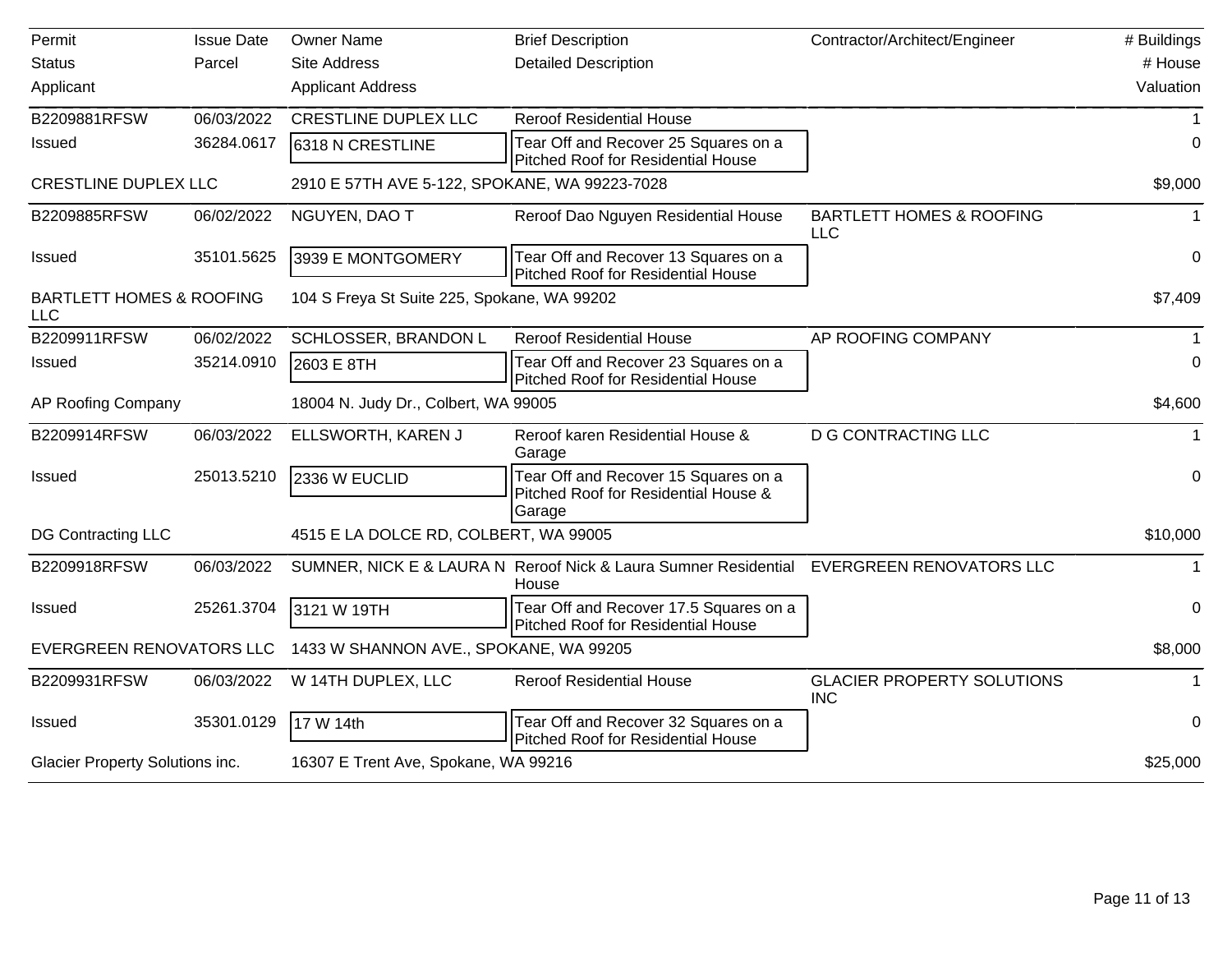| Permit                                         | <b>Issue Date</b> | <b>Owner Name</b>                                   | <b>Brief Description</b>                                                                                                                                                                                                           | Contractor/Architect/Engineer        | # Buildings |
|------------------------------------------------|-------------------|-----------------------------------------------------|------------------------------------------------------------------------------------------------------------------------------------------------------------------------------------------------------------------------------------|--------------------------------------|-------------|
| <b>Status</b>                                  | Parcel            | <b>Site Address</b>                                 | <b>Detailed Description</b>                                                                                                                                                                                                        |                                      | # House     |
| Applicant                                      |                   | <b>Applicant Address</b>                            |                                                                                                                                                                                                                                    |                                      | Valuation   |
| B2209945RFSW                                   | 06/03/2022        | HAMIDULLAH, AHMAD J                                 | <b>Reroof Residential House</b>                                                                                                                                                                                                    |                                      |             |
| <b>Issued</b>                                  | 36296.1607        | 7315 N HOGAN                                        | Tear Off and Recover 26 Squares on a<br>Pitched Roof for Residential House                                                                                                                                                         |                                      | 0           |
| HAMIDULLAH, AHMAD J                            |                   | 7315 N HOGAN CT, SPOKANE, WA 99217                  |                                                                                                                                                                                                                                    |                                      | \$5,200     |
| B2209958RFSW                                   | 06/03/2022        | STEVERS, LLC                                        | Reroof STEVERS-911-R Residential<br>House                                                                                                                                                                                          | <b>JIMMY'S ROOFING</b>               |             |
| <b>Issued</b>                                  | 35063.4309        | 911 W DALTON                                        | Recover 13 Squares on a Pitched Roof<br>for Residential House                                                                                                                                                                      |                                      | $\mathbf 0$ |
| <b>JIMMY'S ROOFING</b>                         |                   |                                                     | 11401 E. Montgomery Drive, #2, SPOKANE VALLEY, WA 99206                                                                                                                                                                            |                                      | \$7,611     |
| B2209968RFSW                                   | 06/03/2022        | PAJIS WA LLC                                        | Reroof Fred's Appliance<br><b>Commercial/Industrial Building</b>                                                                                                                                                                   | NATIONS ROOF MOUNTAIN LLC            |             |
| <b>Issued</b>                                  | 35064.3306        | 3321 N DIVISION                                     | Tear Off and Recover 57 Squares on a<br>Pitched Roof for Commercial/Industrial<br>Building - Remove existing shingles to<br>deck, install ice and water at the eaves.<br>New underlayment. Install new shingles<br>with flashings. |                                      | 0           |
| <b>Nations Roof Mountain LLC</b>               |                   | 10621 W Executive Dr, Nations Roof, Boise, ID 83713 |                                                                                                                                                                                                                                    |                                      | \$39,930    |
| B2209977RFSW                                   | 06/03/2022        |                                                     | ALLEN, BREANA K & JACOB Reroof Jacob Allen Residential House                                                                                                                                                                       | <b>ICON ROOFING LLC</b>              |             |
| <b>Issued</b>                                  | 35061.1016        | 4610 N HOWARD                                       | Tear Off and Recover 9 Squares on a<br>Pitched Roof for Residential House                                                                                                                                                          |                                      | 0           |
| <b>ICON ROOFING LLC</b>                        |                   | 317 W 6th St #201, Moscow, ID 83843                 |                                                                                                                                                                                                                                    |                                      | \$6,200     |
| B2209991RFSW                                   | 06/03/2022        | SELF, ROY E                                         | <b>Reroof Residential House</b>                                                                                                                                                                                                    | <b>INLAND PACIFIC EXTERIORS, LLC</b> |             |
| <b>Issued</b>                                  | 36313.1620        | 1123 W WABASH                                       | Tear Off and Recover 23 Squares on a<br>Pitched Roof for Residential House                                                                                                                                                         |                                      | 0           |
| <b>INLAND PACIFIC EXTERIORS,</b><br><b>LLC</b> |                   | 2775 N Howard St., Ste A2, COEUR D'ALENE, ID 83815  |                                                                                                                                                                                                                                    |                                      | \$16,186    |
| B2209995RFSW                                   | 06/03/2022        | PAQUET, FRANCIS M                                   | Reroof Sandy Paquet Residential Garage PERRENOUD ROOFING INC                                                                                                                                                                       |                                      | 1           |
| Issued                                         | 35091.2215        | <b>2610 N STONE</b>                                 | Tear Off and Recover 7 Squares on a<br>Pitched Roof for Residential Garage -<br>Tear off and Reroof Garage; replace with<br>"Like" material.                                                                                       |                                      | 0           |
| Perrenoud Roofing Inc                          |                   | PO BOX 6670, Spokane, WA 99217                      |                                                                                                                                                                                                                                    |                                      | \$5,655     |